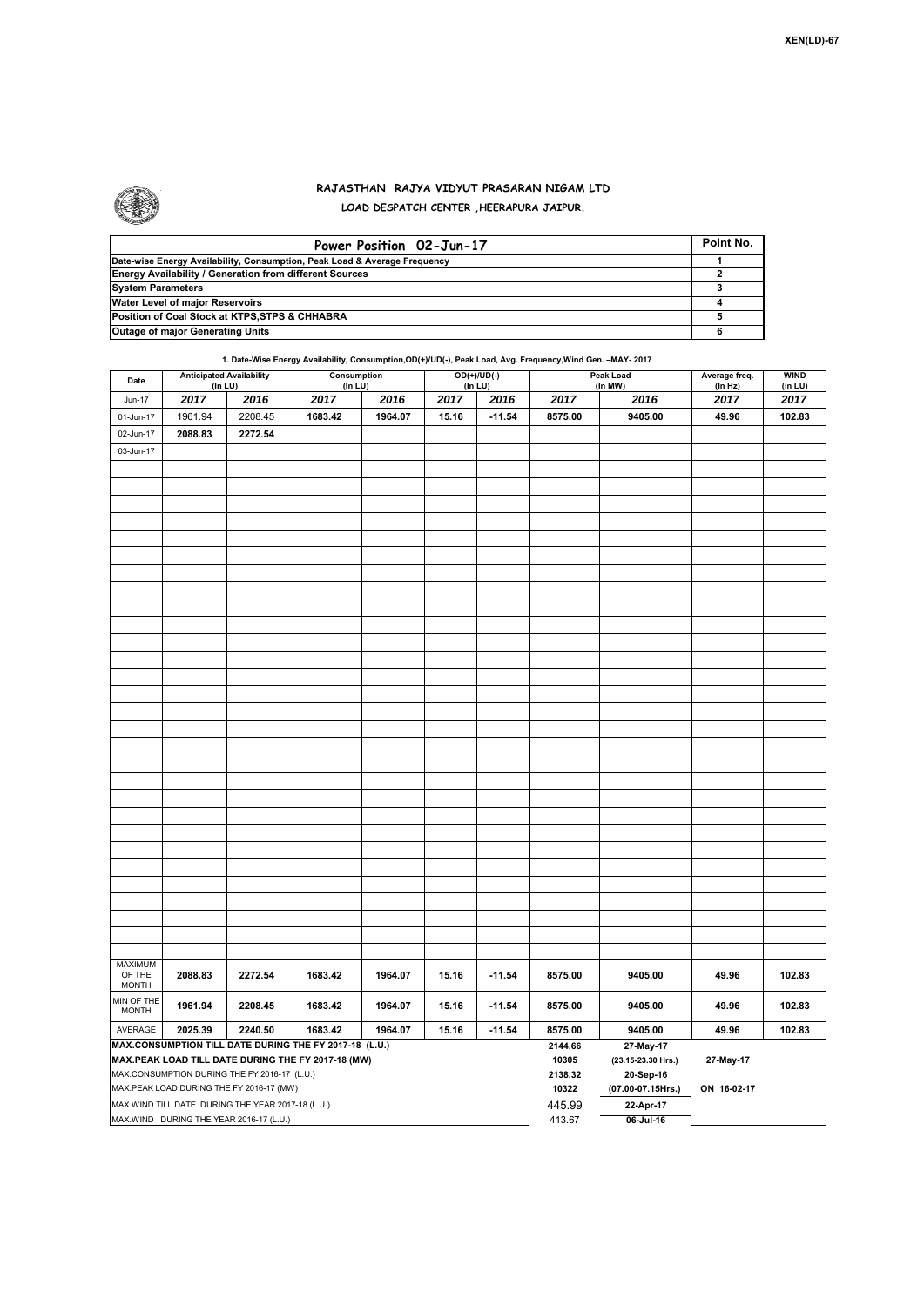## **Prior assessment of Avail. For next Day Prior assessment of Avail. Actual Energy Received 1** KTPS (1240/1240) 222.00 222.00 193.65 **2** STPS (1500/1500)<br> **3** DHOLPUR GAS CCPP (330/330)<br> **10.00** 0.00 0.00 0.00 0.00 **3** DHOLPUR GAS CCPP (330/330) **4** RAMGARH (273.5/273.5) 41.00 40.72<br> **5** RAPP-A(200/200) 40.72 **5** RAPP-A(200/200) **38.00** 38.00 38.00 41.26<br>**6** MAHI (140/140) 0.00 0.00 0.00 0.00 **6** MAHI (140/140) 0.00 0.00 **7** CHAMBAL (RPS+JS) (135.5/271) 0.00 0.00 0.00 0.00 **8** GIRAL LIGNITE (250/250) 0.00 0.00 0.00 0.00<br> **9** CHHABRA TPS 1000/1000) 0.00 162.00 162.00 139.66 **9** CHHABRA TPS 1000/1000) **10** ADANI (TPS) + KALISINDH (TPS) (1200+1200/1320+1200) 564.00 564.00 422.26 11 | WIND FARM (3980.40/4119.15)  $\qquad$  180.00 120.00 120.00 102.83 12 SOLAR POWER(737.70/1295.70) 0.00 0.00 0.00 0.00 **13** CAPTIVE POWER PLANTS 0.00 0.00 0.00 0.00 **14** REGIONAL (INTRA STATE) O.A.(VLTPS) 0.00 0.00 0.00 0.00 0.00 15 OPEN ACCESS -65.21 -65.54 -65.85<br>16 BIOMASS – (101.95/119.25) -6.00 6.00 6.10 **BIOMASS – (101.95/119.25)** 17 BARSINGHSAR LTPS(250/250) 26.00 26.00 25.18 **18** RAJWEST (1080/1080) 201.00 200.00 141.96 **TOTAL (A) : 1-18 1429.79 1368.46 1093.19 19** BBMB COMPLEX a) BHAKRA(230.79/1516.3) 24.72 21.76 22.94<br>b) DEHAR (198/990) 23.20 23.20 23.20 23.20 b) DEHAR (198/ 990) c) PONG (231.66/396) 19.77 21.16 23.02 **TOTAL : a TO c** 67.69 66.12 69.16 **20** CENTRAL STATIONS d) SINGRAULI (300/2000) 78.28 48.36 53.67<br>e) RIHAND (310.24/3000) 99.90 75.41 75.49  $(310.24/3000)$ f) 0.00 0.41 1.17 g) UNCHAHAR-II& III(61/630) 0.94 2.90 5.64 h) INDIRA GANDHI STPS(JHAJHAR) 0.00/1500) 0.00 0.00 0.00 0.00 0.00 0.00 i) NCTPS DADRI St-II (43.22/980) + DADRI-TH 0.15 1.40 1.40 3.16 j) DADRI GAS (77/830) 2.67 2.38 2.84 k) ANTA (83 07/419) 0 00 0 00 0 00 **(In LU) S.No. Sources Available to Rajasthan / Installed Capacity as on 30.09.2016 (In MW) 1-Jun-17** ANTA (83.07/419)0.000.000.00l) AURAIYA (61.03/663) 0.00 0.00 0.00 m) NAPP (44/440) 9.17 9.19 9.19 n) RAPP-B (125/440) 30.32 30.32 30.32 o) RAPP-C (88/440) 20.00 20.00 20.00 p) SALAL (20.36/690) 4.70 4.62 4.59<br>q) URI (70.37/720) 4.62 16.73 16.73 16.73 q) URI (70.37/720) 16.73 16.73 16.73 r) TANAKPUR (10.86/94) 1.05 1.00 1.06  $\overline{s}$ ) CHAMERA –I (105.84/540) t) CHAMERA-II (29.01/300) 6.98 6.98 6.98 u) CHAMERA-III (25.21/231) 6.04 6.04 6.04 6.04 v) DHAULIGANGA (27/280)  $\begin{array}{|c|c|c|c|c|c|c|c|c|} \hline \rule{0pt}{12pt} & 3.33 & 3.20\ \hline \end{array}$ w) DULHASTI (42.42/390) 10.08 10.08 10.11 10.08 x) SEWA (13/120) 1.90 1.90 1.90 y) NJPC (112.00/1500) + RAMPUR(31.808/412.02) 34.13 34.13 z) TEHRI (75/1000) 5.93 5.93 5.93 aa) KOTESHWR (33.44/400) + PARBATI3 (56.73/520) ab)|TALA 3.34| 1.16| 1.16 ac) MUNDRA UMPP (380/4000) 61.36 30.55 36.01 ad) SASAN **(372/3960)** 68.56 57.39 42.29<br>ae) FRKKA+KHLGN+TLCHR (70.18/3940) 15.23 20.24 5.89 ae) FRKKA+KHLGN+TLCHR (70.18/3940) af) URS POWER(DADRI TH-I) 0.00 0.00 0.00 TOTAL SCHEDULE(a TO af) 579.82 498.51 493.73 LOSSES -15.30 -11.83 -17.51 NET SCHEDULED **564.52 486.68 476.22 21** BILATERAL (REG.) EXCL. BANKING **23.92** 24.21 21.43 **22** BANKING -36.04 -36.04 -36.04 -36.04 -36.04 -36.04 -36.04 -36.04 -36.04 -36.04 **23** BILATERAL(INTER-REG.). EXCLUDING (ISOA & BANKING) 69.66 61.04 57.75 **24** INTER STATE OPEN ACCESS (BILATERAL+IEX) 65.21 65.54 65.85 **25** INDIAN ENERGY EXCHANGE -28.23 -10.13 -10.13 **TOTAL(B): (19 TO 25) 659.04 593.49 575.07** TOTAL GENERATION (A +B) : 1 TO 25 **1668.26**<br>
OVER DRAWAL (+)/UNDER DRAWAL (-) 15.16 OVER DRAWAL (+)/UNDER DRAWAL (-) **GRAND TOTAL 1683.43** 1961.95 1683.43 LAST YEAR *2272.54 2208.45 1964.06*

## **2.Anticipated Availability/Generation From Different Sources**